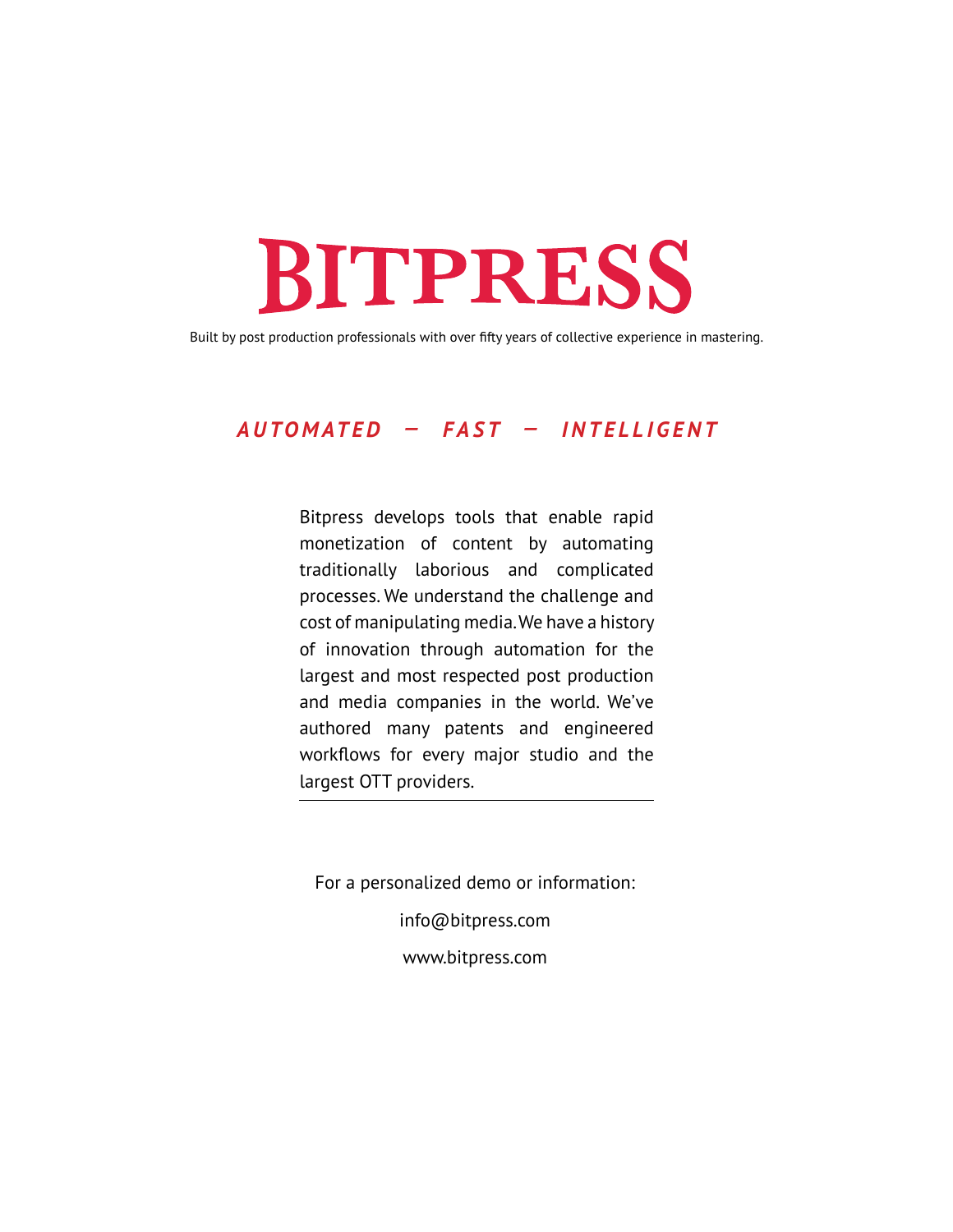**Audio** 

### **RA P I D, I N T E L L I G E N T, A N D P R E C I S E A U D I O**  S Y N CHRON **IZATION OF ANY STANDARD**, **L E N G T H, O R LA N G U AG E**

AudioPress™ leverages the massive scale of AWS to automatically synchronize alternate audio tracks to a guide track in a fraction of the time spent on manual processes. Unlike other solutions, AudioPress™ analyzes every audio sample to ensure audio files are matched to your quide track, not just at the head, but throughout the entire file.

AudioPress™ is designed to make the same decisions an audio engineer makes when they are tasked with syncing audio files to a quide track. AudioPress™ works with ALL languages, M&E, even descriptive audio tracks. AudioPress™ allows you to sync hundreds or thousands of files at the same time. With AudioPress™ you can finish large projects in days rather than months.

#### **TIME FOR ONE CONFORM:**

#### **MANUAL AUDIO CONFORM:**



Create work order 10 minutes Stage content for operator 5 minutes Load content into ProTools 5 minutes Determine & apply offset of master to wild audio  $\,$  30 minutes Spot check project & listen for phase differences  $\;$  30 minutes Export conformed audio 5 minutes Copy conformed audio file to final destination 5 minutes Complete work order 5 minutes



Create job CSV 1 minute Stage content to S3 5 minutes Conform, export & copy to final destination 5 minute **TOTAL TIME 11 minutes**

Contact us: info@bitpress.com www.bitpress.com

**TOTAL TIME 95 minutes**

© 2022 BITPRESS LLC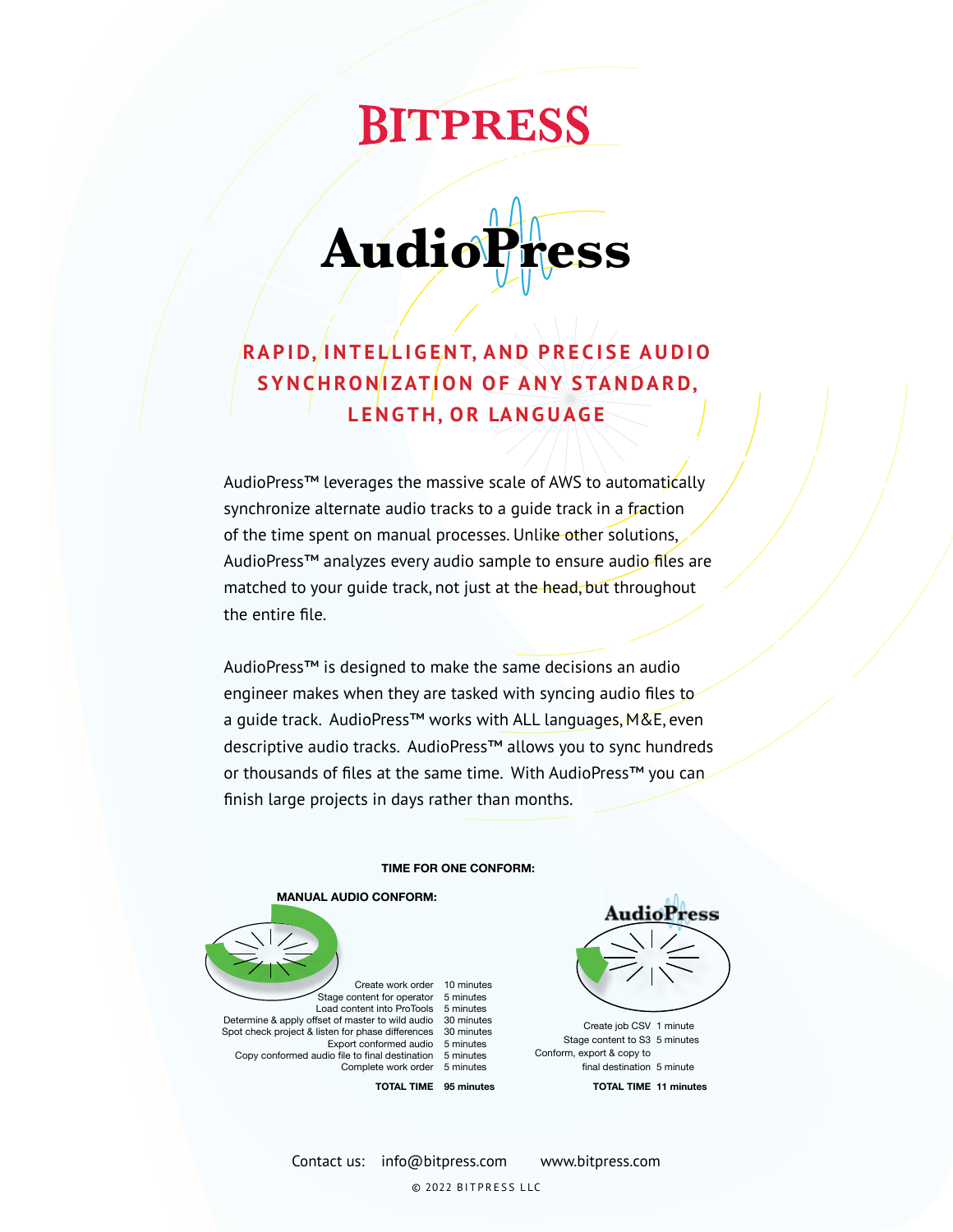$\frac{1}{2}$  $\frac{1}{2}$ 

Fully Supported

Fully Supported

### **COMPARE AudioPress TO THE COMPETITORS:**

Syncs audio at head

Works with all languages

#### *BITPRESS COMPETITORS*

Fully Supported Partially supported Partially supported Partially supported Not Supported

Not Supported Not Supported Not Supported Not Supported Not Supported Not Supported Not Supported Not Supported Not Supported Not Supported Not Supported Not Supported Not Supported Not Supported Not Supported Not Supported Not Supported Not Supported Not Supported Not Supported

| <b>Fully Supported</b> | Works with M&E                                          |  |
|------------------------|---------------------------------------------------------|--|
| <b>Fully Supported</b> | <b>Works with Descriptive Audio Tracks</b>              |  |
| <b>Fully Supported</b> | Auto-scales to complete >10K audio conforms per day     |  |
|                        | Changes speed (w/pitch correction) from                 |  |
| <b>Fully Supported</b> | 25 fps to 23.98 automatically                           |  |
| <b>Fully Supported</b> | No additional software required                         |  |
| <b>Fully Supported</b> | File duration precisely matched                         |  |
| <b>Fully Supported</b> | Checks every audio sample                               |  |
| <b>Fully Supported</b> | Checks audio duration at head and tail                  |  |
| <b>Fully Supported</b> | Automatically creates any output file spec              |  |
| <b>Fully Supported</b> | Does not require video on guide track                   |  |
| <b>Fully Supported</b> | Use your AWS S3 storage                                 |  |
| <b>Fully Supported</b> | Works in any AWS region                                 |  |
| <b>Fully Supported</b> | Adjustable sync tolerance settings                      |  |
| <b>Fully Supported</b> | Watchfolder configured to auto-create orders            |  |
| <b>Fully Supported</b> | Works with short form content (30 seconds to 5 minutes) |  |
| <b>Fully Supported</b> | Does not require stems, uses full mix                   |  |
| <b>Fully Supported</b> | Provides feedback on files that cannot be conformed     |  |
| <b>Fully Supported</b> | <b>Fully automated results</b>                          |  |
| <b>Fully Supported</b> | Simple CSV order submission                             |  |
| <b>Fully Supported</b> | <b>Fully documented API available</b>                   |  |
| <b>Fully Supported</b> | Job summaries always available                          |  |
| <b>Fully Supported</b> | Automatically performs full QA on conformed output      |  |

Syncs audio when commercial break edits are present **Now Fully Supported**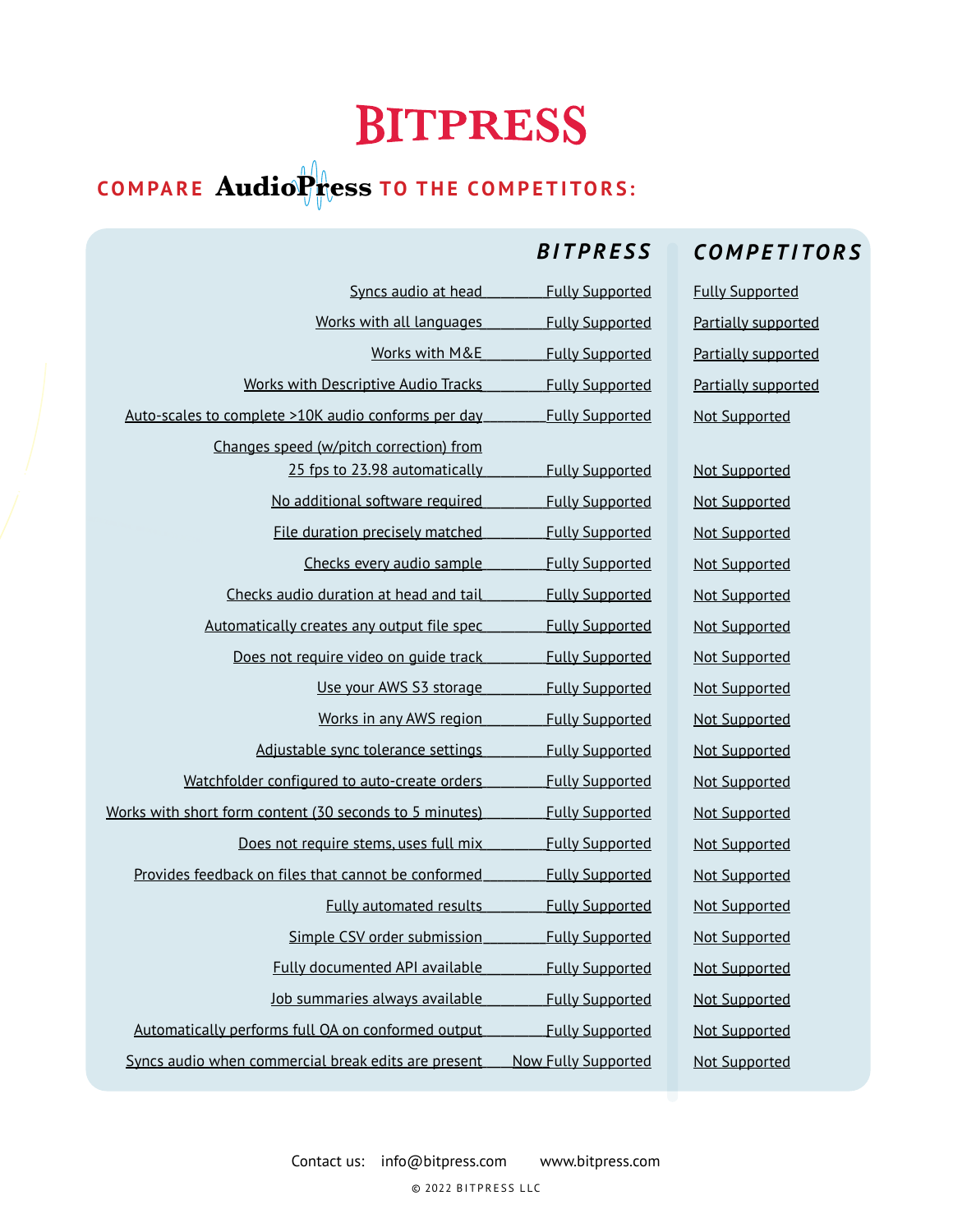## **VideoPress**

### **A U TO M AT E D N O R M A L I ZAT I O N A N D M A S T E R I N G F O R LA RG E A N D SMALL VIDEO LIBRARIES**

VideoPress™ automatically analyzes and normalizes all of your video content to achieve the best possible quality and a known start state. VideoPress™ logs all content events, then automatically determines when to apply 3/2 removal, intelligent deinterlacing, 4th frame repeat removal, header/footer removal, VBI removal, aspect ratio correction and more. VideoPress™ can also automatically insert, modify or remove commercial blacks.

Based on interrogation of the actual video material, not unreliable file metadata, VideoPress™ makes the right choice every time to save you time and money with downstream processing and distribution.



© 2022 BITPRESS LLC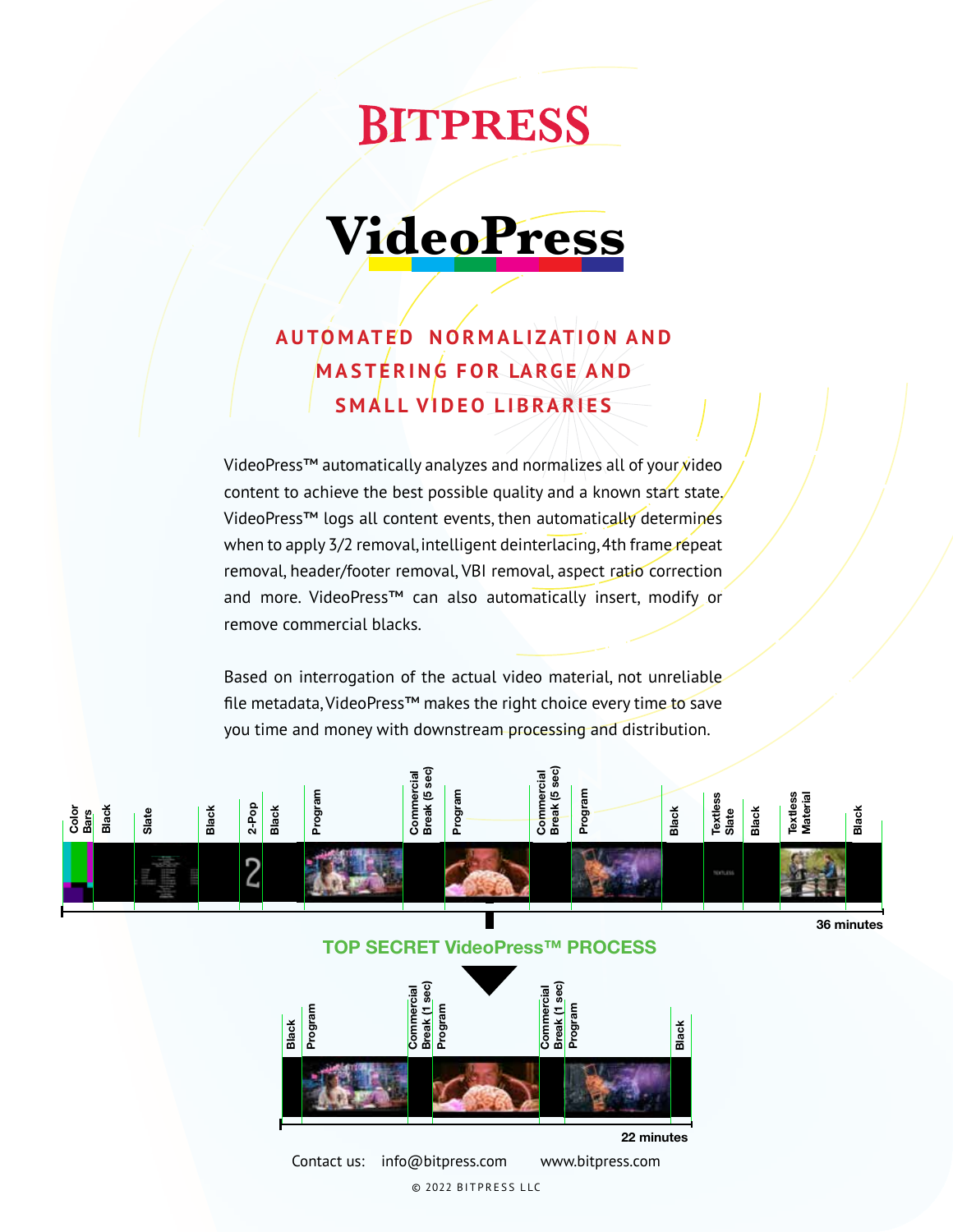### **VideoPress COMPARE TO THE COMPETITORS:**

#### *BITPRESS COMPETITORS*

| Performs deep analysis of actual video material            | <b>Fully Supported</b> | Partially supported        |
|------------------------------------------------------------|------------------------|----------------------------|
|                                                            |                        |                            |
| Automatically determines best path to best video quality   | <b>Fully Supported</b> | <b>Not Supported</b>       |
| Automatically corrects many common issues                  | <b>Fully Supported</b> | <b>Not Supported</b>       |
| Automated head/tail formatting removal (as required)       | <b>Fully Supported</b> | <b>Not Supported</b>       |
| Automated commercial black removal/modification            | <b>Fully Supported</b> | <b>Not Supported</b>       |
| Automatic cadence correction and 3/2 removal (as required) | <b>Fully Supported</b> | <b>Not Supported</b>       |
| Automatic 4th frame repeat detection and removal           | <b>Fully Supported</b> | <b>Not Supported</b>       |
| Automatic adaptive deinterlacing (as required)             | <b>Fully Supported</b> | <b>Not Supported</b>       |
| Converts frame rates automatically                         | <b>Fully Supported</b> | <b>Not Supported</b>       |
| Automatic VBI detection and removal                        | <b>Fully Supported</b> | Partially supported        |
| Automatically creates any output file spec                 | <b>Fully Supported</b> | <b>Fully Supported</b>     |
| Automatic logging of all content events                    | <b>Fully Supported</b> | <b>Fully Supported</b>     |
| Automatic logging of potential ad breaks                   | <b>Fully Supported</b> | Not Supported              |
| Line 21 caption extraction                                 | <b>Fully Supported</b> | <b>Partially Supported</b> |
| Automatic thin raster detection and correction             | <b>Fully Supported</b> | <b>Not Supported</b>       |
| R128 / ITU 1770-3 audio loudness                           |                        |                            |
| normalization (as required)                                | <b>Fully Supported</b> | <b>Fully Supported</b>     |
| Simple CSV order submission                                | <b>Fully Supported</b> | <b>Not Supported</b>       |
| <b>Fully documented API available</b>                      | <b>Fully Supported</b> | <b>Fully Supported</b>     |
| Job summaries always available                             | <b>Fully Supported</b> | <b>Fully Supported</b>     |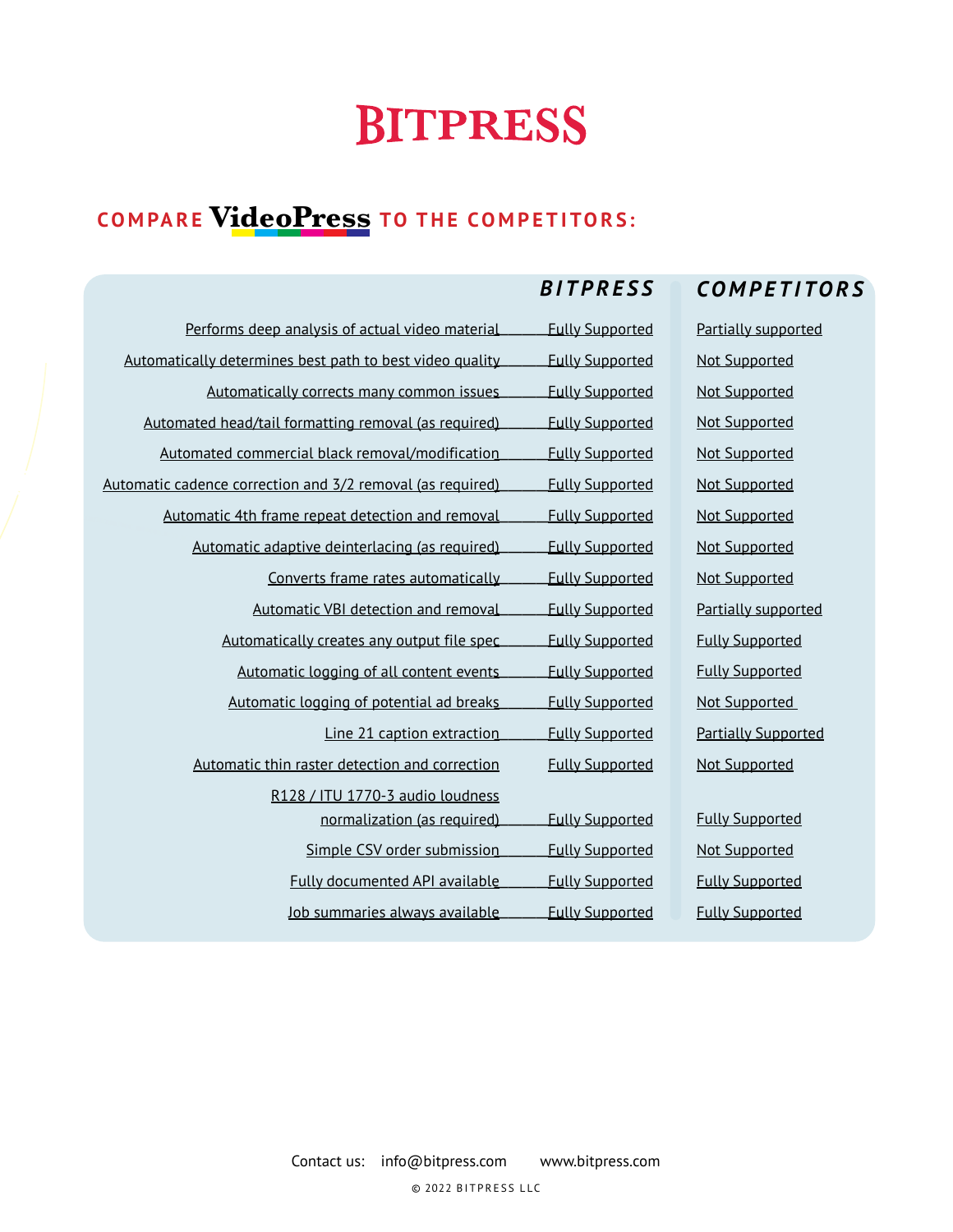## **MasterPress**

### **A U TO M AT E D M A S T E R F I L E A N A LY S I S, C R E AT I O N, A N D A U G M E N TAT I O N**

MasterPress™ uses temporal fingerprinting, spatial correlation and machine learning to automatically accomplish a variety of tasks for relational and single-source operations:

- Textless master creation
- Picture-to-picture master creation
- Main title and end sequence detection
- MAM/DAM asset deduplication
- Version delta reporting
- Aspect ratio error detection
- Rendition verification
- Interstitial content and commercial black detection



#### **AVAILABLE Q4 2022**

Contact us: info@bitpress.com www.bitpress.com © 2022 BITPRESS LLC